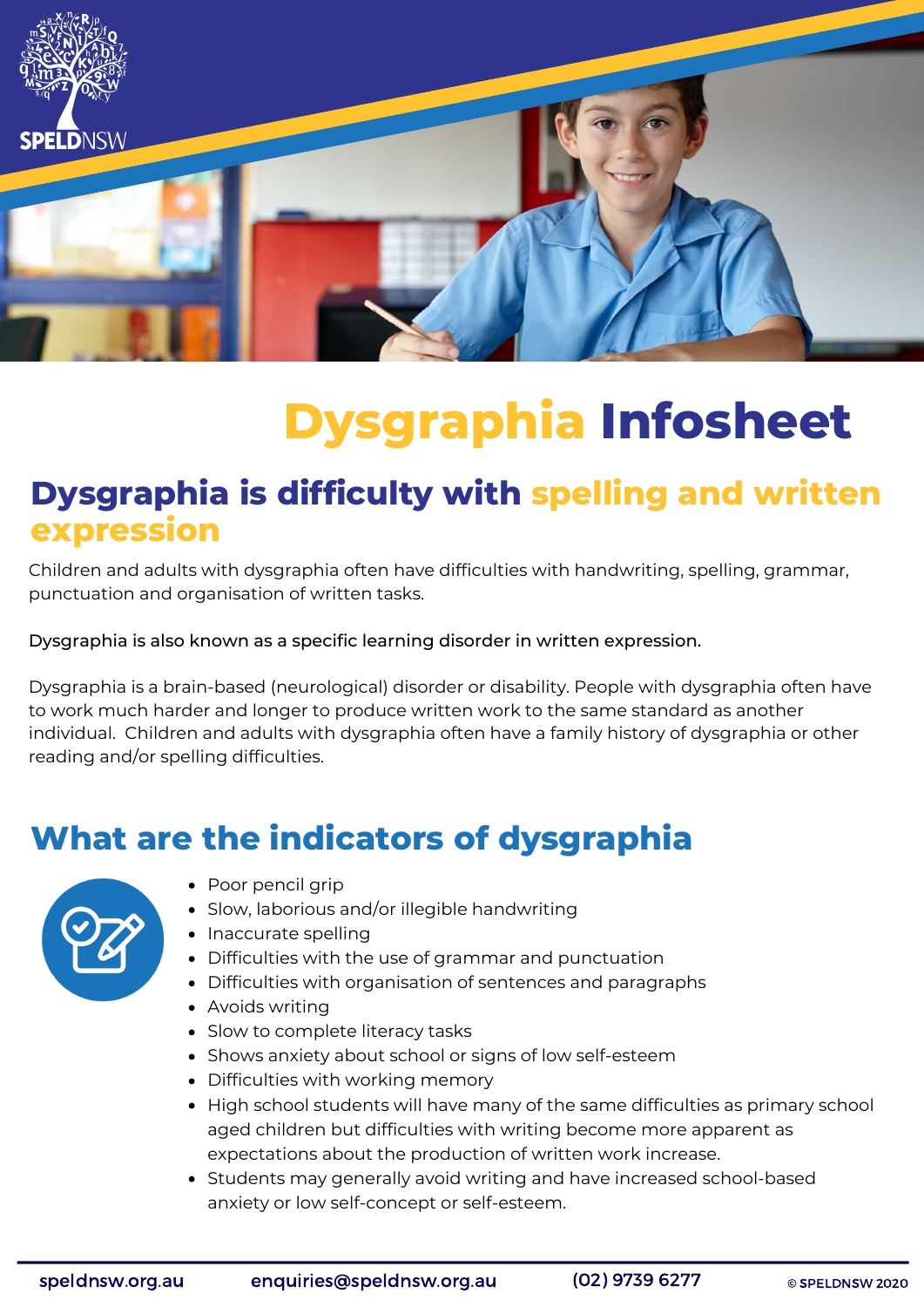

### **How is dysgraphia identified?**

An educational assessment or diagnosis can be an important step in identifying strengths and weaknesses, assessing the best approach to intervention and ruling out other causes and comorbidities for a child or adult who has difficulties with spelling and written expression.

A specific learning disorder in spelling or written expression is generally diagnosed by a psychologist. The psychologist will investigate learning strengths and difficulties. (The diagnosis of a specific learning disorder cannot be made by someone who assesses vision, hearing, movement or any other skill in isolation.)

Tests used in an assessment may include standardised measures of: intellectual ability and cognitive skills, expressive and receptive language ability, underlying processing strengths and weaknesses and academic achievement across a range of domains.

An occupational therapist is also able to diagnose difficulties with handwriting and fine motor skills.

> **"prior to a formal assessment, it is important to ensure that children are provided with well-designed instruction targeting the area in which the child is struggling. This instruction should be explicit, systematic and cumulative and needs to form the basis of an intervention that continues for at least six months."**

Understanding Learning Difficulties Guide for Parents, 2019

Before a diagnosis of a specific learning disorder in written expression and spelling (or dysgraphia) is able to be made, it is essential that the child or adult being assessed has received at least six months of intervention focused on improving their written expression and spelling.